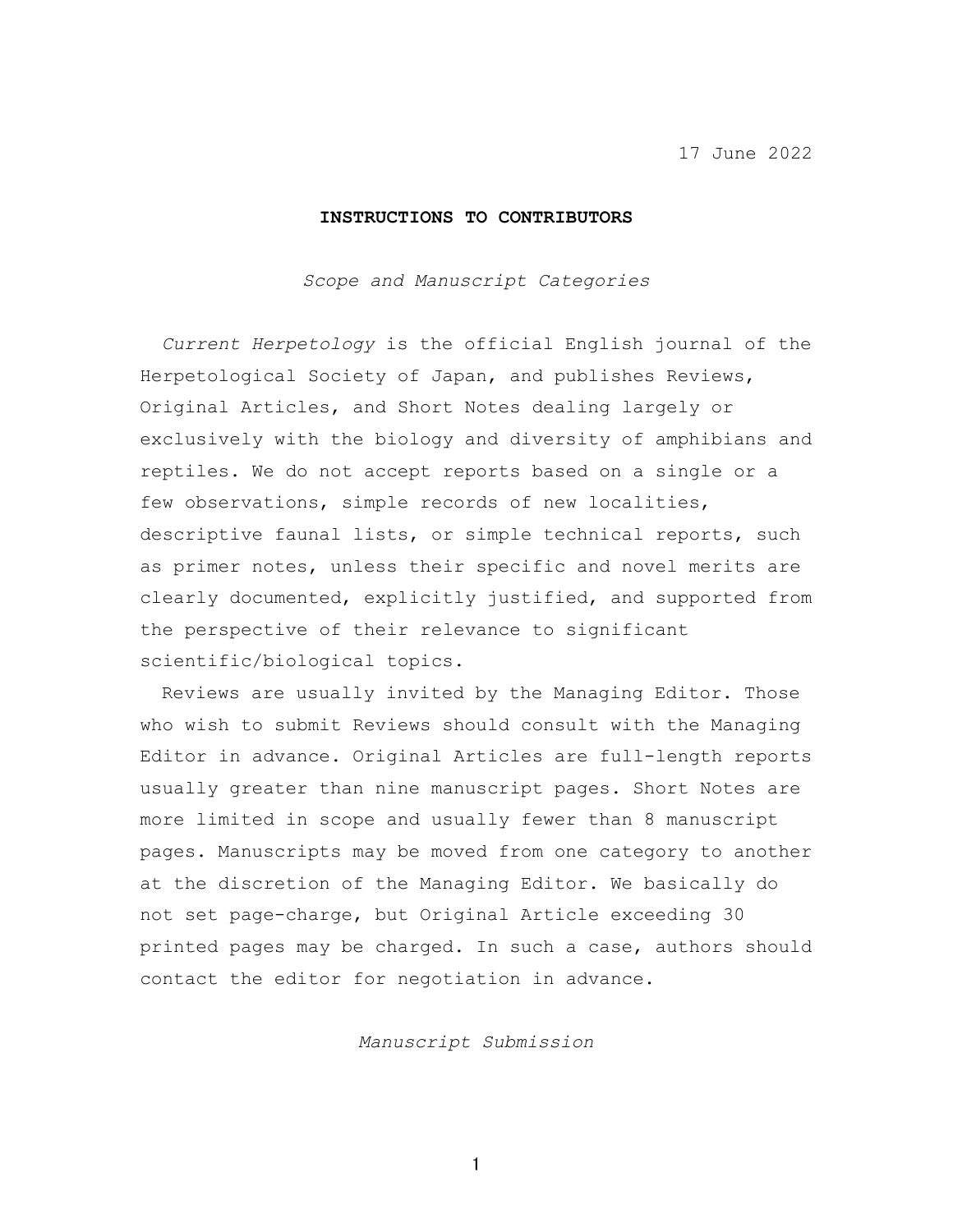Submissions of papers from both members and non-members of the Society are welcome. Authors should submit their manuscripts online. Please connect directly to the site and upload all of your manuscript files following the instructions given on the screen.

https://www.editorialmanager.com/c-herp

Authors who are submitting a manuscript online for the first time should read the Author Manual on the Editorial Manager site.

Files created by MS Word (for cover letter and main manuscript), MS Excel or Word (for tables and appendices), and JPEG or PDF (for figures) are required. The Managing Editor or an appropriate Associate Editor will assign each manuscript to two or three reviewers. Then, the manuscript will be judged on the basis of its scientific merit.

#### *Manuscript Format*

### *General*

Authors wishing to submit manuscripts to *Current Herpetology* should carefully consult recent issues of the journal and instructions given here for the manuscript format. **Manuscripts not following the official format may be returned to the authors without review.**

Manuscripts should be typed on A4 size format (297×210mm) with 12 point font size. Typing should be double-spaced with 2.5cm margins on all sides. Words should not be broken at the end of a line. Each of the following divisions should be begun on a separate page: cover letter, title page, abstract, main text, references, figure legends, each table,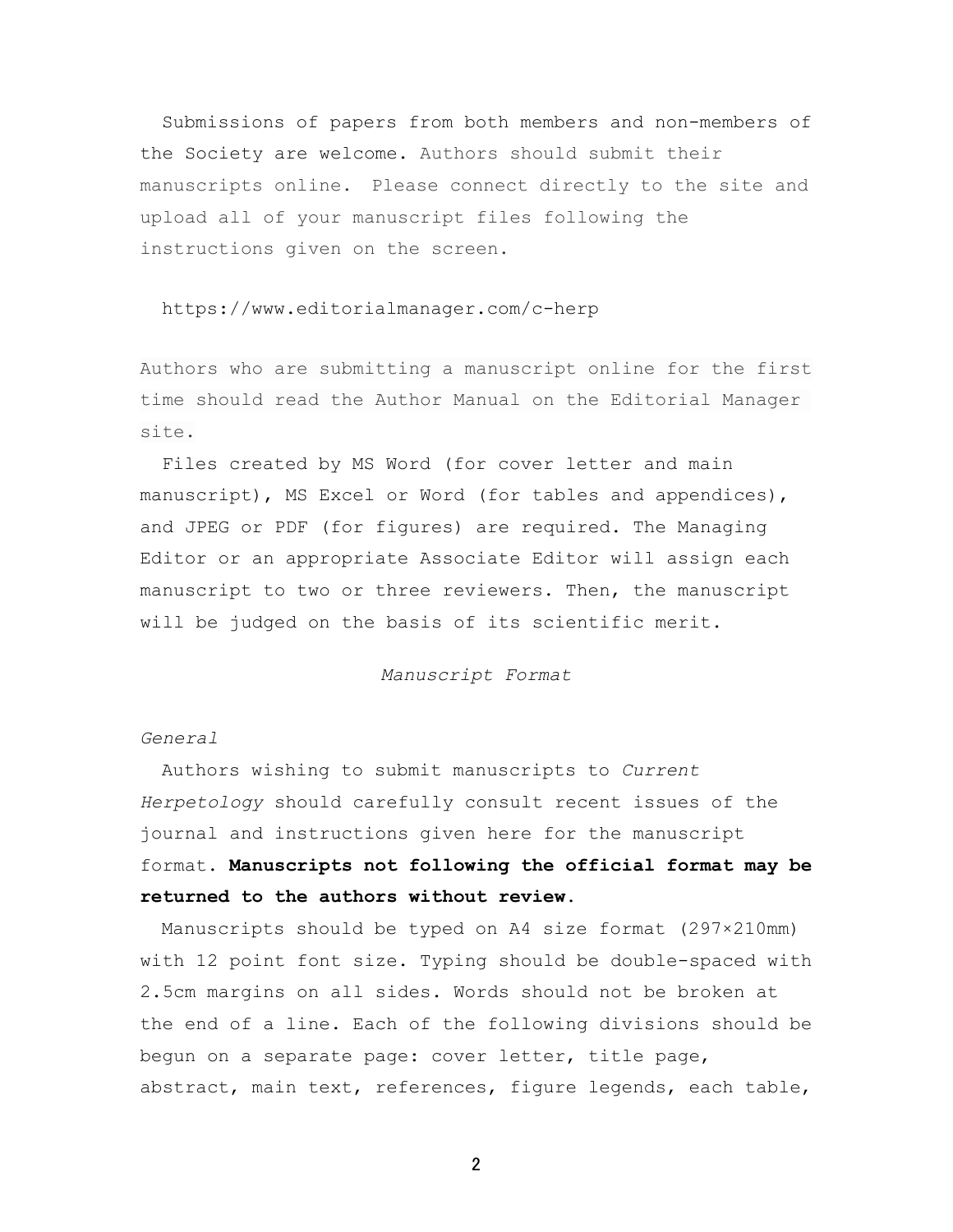each figure, and each appendix. Except for the cover letter, tables, figures, and appendices, all pages should be consecutively numbered. Consecutive line numbers from abstract to references should be also presented.

#### *Cover letter*

The cover letter should be prepared as a separate file and should provide the following information.

- (1) The title, and name and postal address of the corresponding author to whom communications regarding the manuscript should be directed with his/her e-mail address.
- (2) The date of submission, the number of pages of main manuscript (from title page to figure legends), and the numbers of tables, figures, and appendices.

## *Title page*

The title page should show the title, and the name(s), affiliation(s) and address(es) of the author(s) in order. The title should be brief and informative. It should appear centered on the top of this page, with the initial letter of each major word capitalized: e.g.,

# Phylogenetic Relationships of Geoemydine Turtles (Reptilia: Bataguridae)

The author's name should be centered, with all letters capitalized. In the case of more than one author, indicate the one to whom communications regarding the paper after publication should be directed, with his/her e-mail address. Affiliation(s) and address(es) of the author(s) should be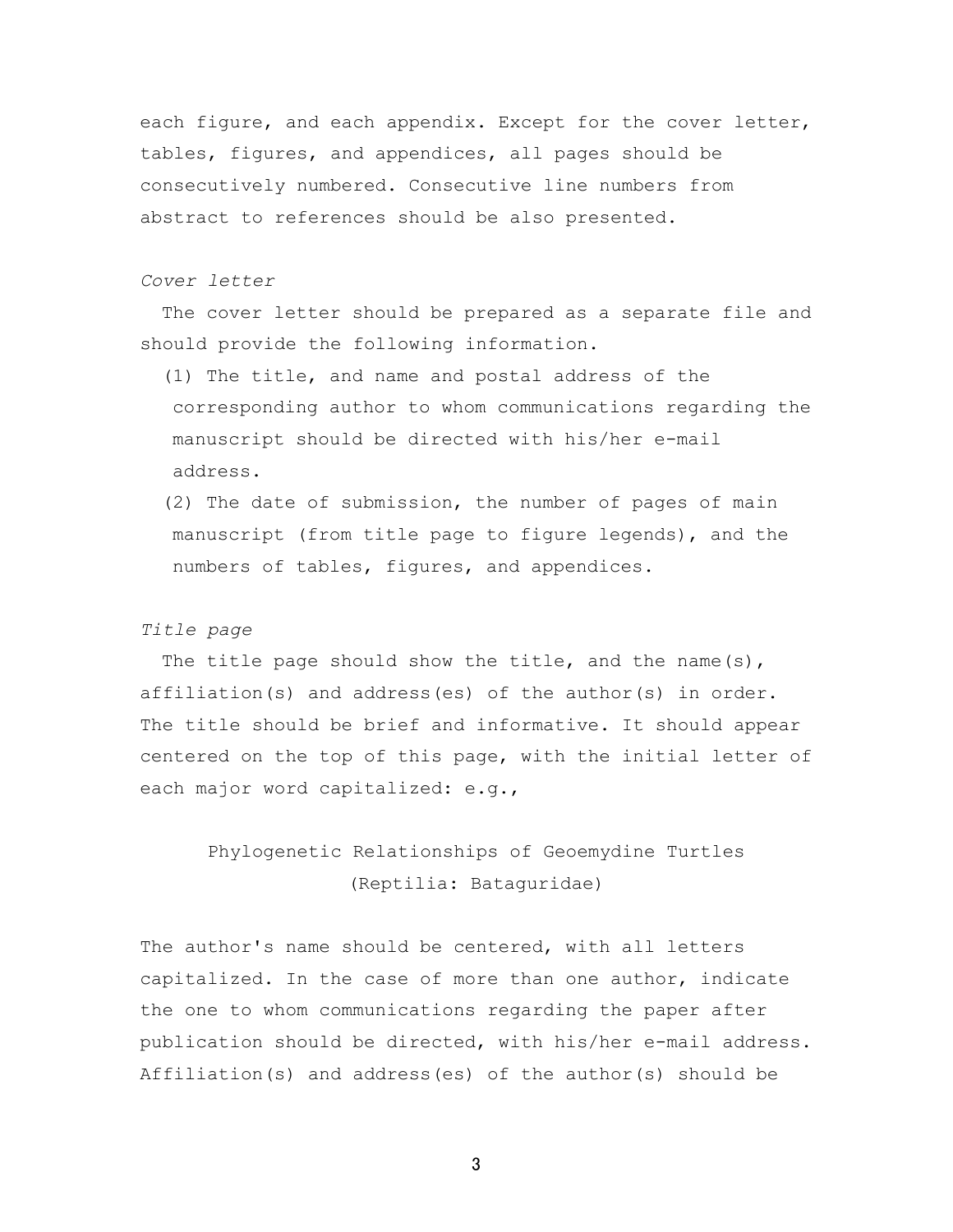centered, and in italics with only the initial letter of each major word capitalized: e.g.,

YUICHI YASUMOTO1\*, RENTARO HIRATA2, AND TOMU HIKITA<sup>3</sup>

<sup>1</sup>*Tropical Biosphere Research Center, University of the Ryukyus, Nishihara, Okinawa 903-0213, JAPAN* <sup>2</sup>*Department of Information, Teikyo Heisei University, Uruido 2289, Ichihara, Chiba 290-0193, JAPAN* <sup>3</sup>*Department of Zoology, Graduate School of Science, Kyoto University, Sakyo, Kyoto 606-8502, JAPAN*

\*Corresponding author.

E-mail address: [kamekame@sci.ryudai.ac.jp](mailto:kamekame@sci.ryudai.ac.jp)

#### *Abstract page*

The abstract page should contain an abstract consisting of less than 250 words, followed by one blank line and by key words in order. The abstract should state the major points of the paper as clearly and concisely as possible without the need for reference to the text and without citation of references. The word "Abstract" should not be indented, and should be followed by a colon: e.g.,

Abstract: Monophyly of the batagurid subfamily Geoemydinae was evaluated ……

The term, "Key words", should not be indented, and should be followed by a colon and then by up to five key words in alphabetical order, separated from each other by semicolons, that identify the major aspects of the manuscript:  $e.q.,$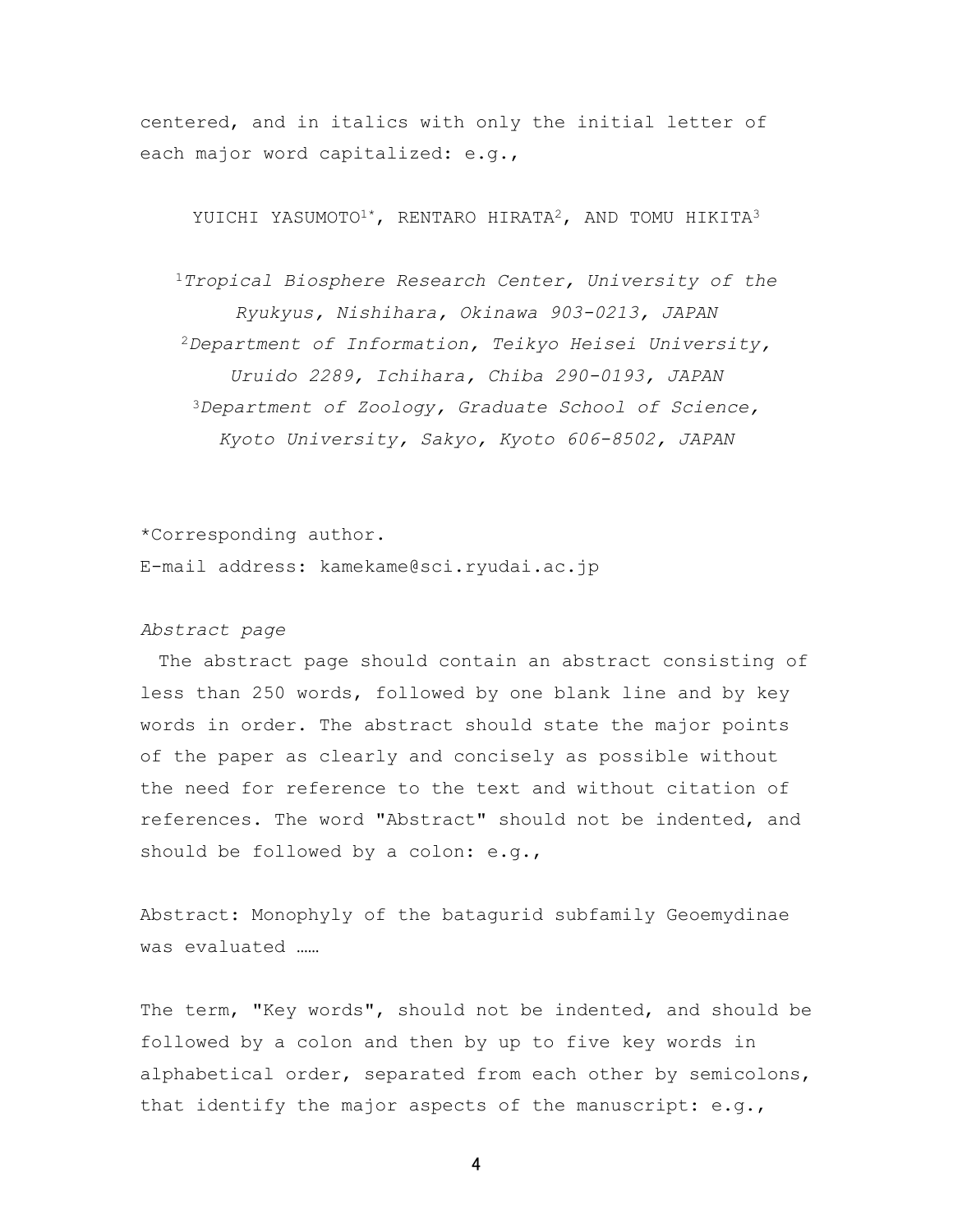Key words: Bataguridae; *Geoemyda* group; Geoemydinae; *Mauremys* group; Phylogeny

# *Main text*

Texts of most manuscripts are efficiently arranged in order of introduction, materials and methods, results, discussion, and acknowledgments; however, some manuscripts, particularly of reviews and short notes, profit by other arrangements of topics, so the author(s) should use good judgment in this matter. Italics should be used only for scientific names of genera, species and/or subspecies, and for appropriate headings (see below). Commonly used words of non-English origins should not be italicized (e.g., et al., not *et al*.).

Up to three sets of headings are allowed. The major heading, all capitalized, should be centered. The subheading should be centered and italicized, with initial letter of each major word capitalized. The sub-subheading should be set at the left margin and italicized, with only the first letter of the first word capitalized. When only one and two sets of headings are needed, use the major heading, and major heading and sub-subheading, respectively. In the ordinary text arrangement of an Original Article (see above), INTRODUCTION, MATERIALS AND METHODS, RESULTS, DISCUSSION, and ACKNOWLEDGMENTS should be given as major headings.

## *References*

The reference section following the main text should begin with the major heading, LITERATURE CITED, and list all and only the publications cited in the manuscript in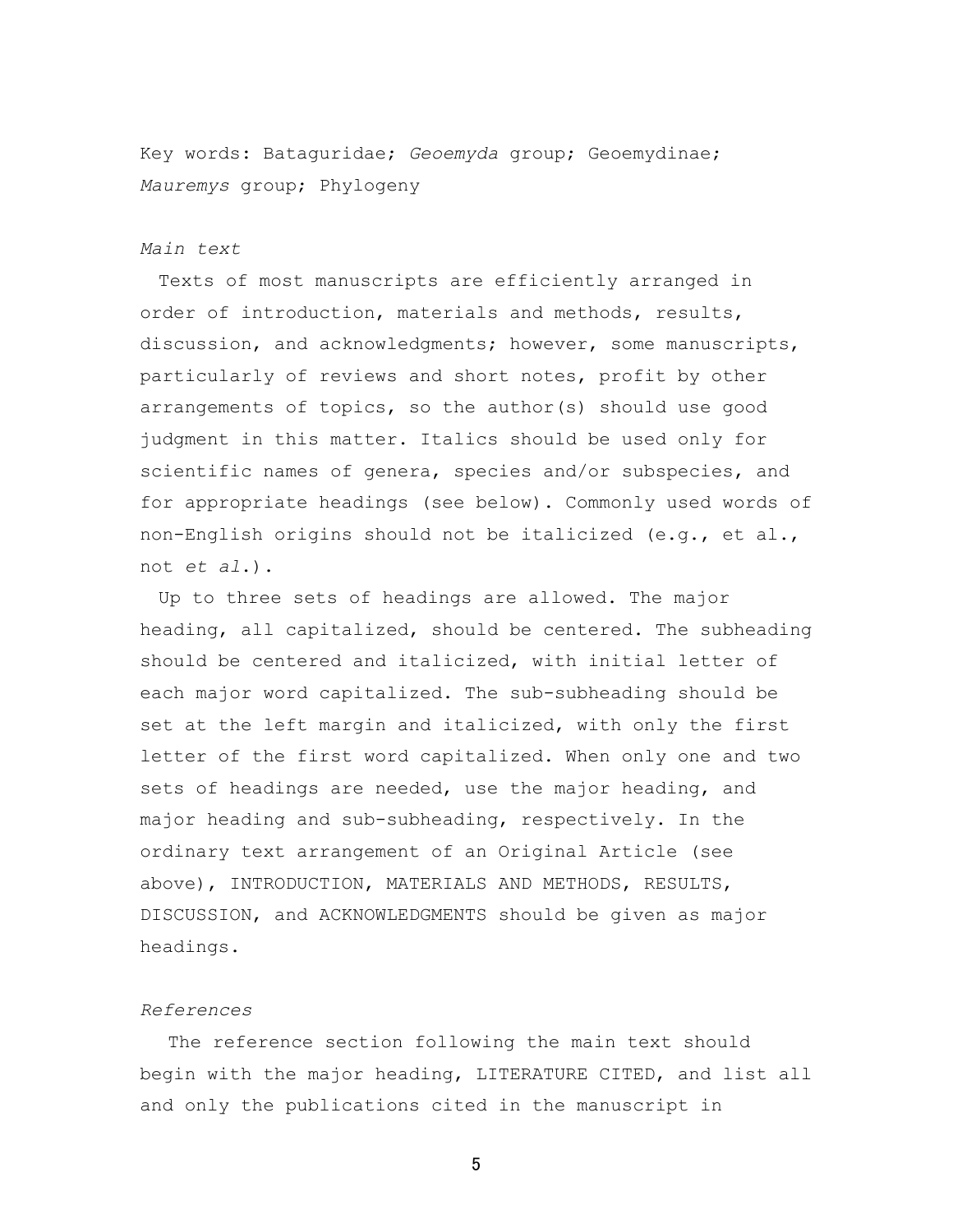alphabetical order according to the senior authors' surnames. When there are several papers by the same senior author with various co-authors, they should be listed in alphabetical order by second and subsequent authors, regardless of the number of authors. Following are examples for the format and order of listing of references.

- AOKI, R. 2001. *Wani To Ryu [Crocodiles and Dragons]*. Heybonsha, Tokyo.
- FROST, D. R. 2015. *Amphibian Species of the World: An Online Reference, version 6.0.* American Museum of Natural History.

[http://research.amnh.org/herpetology/amphibia/index.php](http://research.amnh.org/%20herpetology/amphibia/index.php) (accessed 7 June 2015)

- FUKADA, H. 2002. A brief history of the Herpetological Society of Japan. *Bulletin of the Herpetological Society of Japan* 2002: 13–17.
- GLAW, F. AND VENCES, M. 2007. *A Field Guide to the Amphibians and Reptiles of Madagascar. 3rd Edition*. Vences and Glaw Verlag GbR, Köln.
- HIRATE, K. 2000. Species Composition, Sex Ratio, Size Distribution, and Seasonal Fluctuation of the Sea Turtle Assemblage in the Eastern Off-shore of the Central Part of Okinawajima. *Unpublished master's thesis.* University of the Ryukyus, Nishihara.
- JOBB, G. 2011. TREEFINDER, version of March 2011. Available via [http://www.treefinder.de](http://www.treefinder.de/)
- KAMEZAKI, N. 1989. The nesting sites of sea turtles in the Ryukyu Archipelago and Taiwan. p. 342–348. *In*: M. Matsui, T. Hikida, and R. C. Goris (eds.), *Current Herpetology in East Asia.* Herpetological Society of Japan, Kyoto.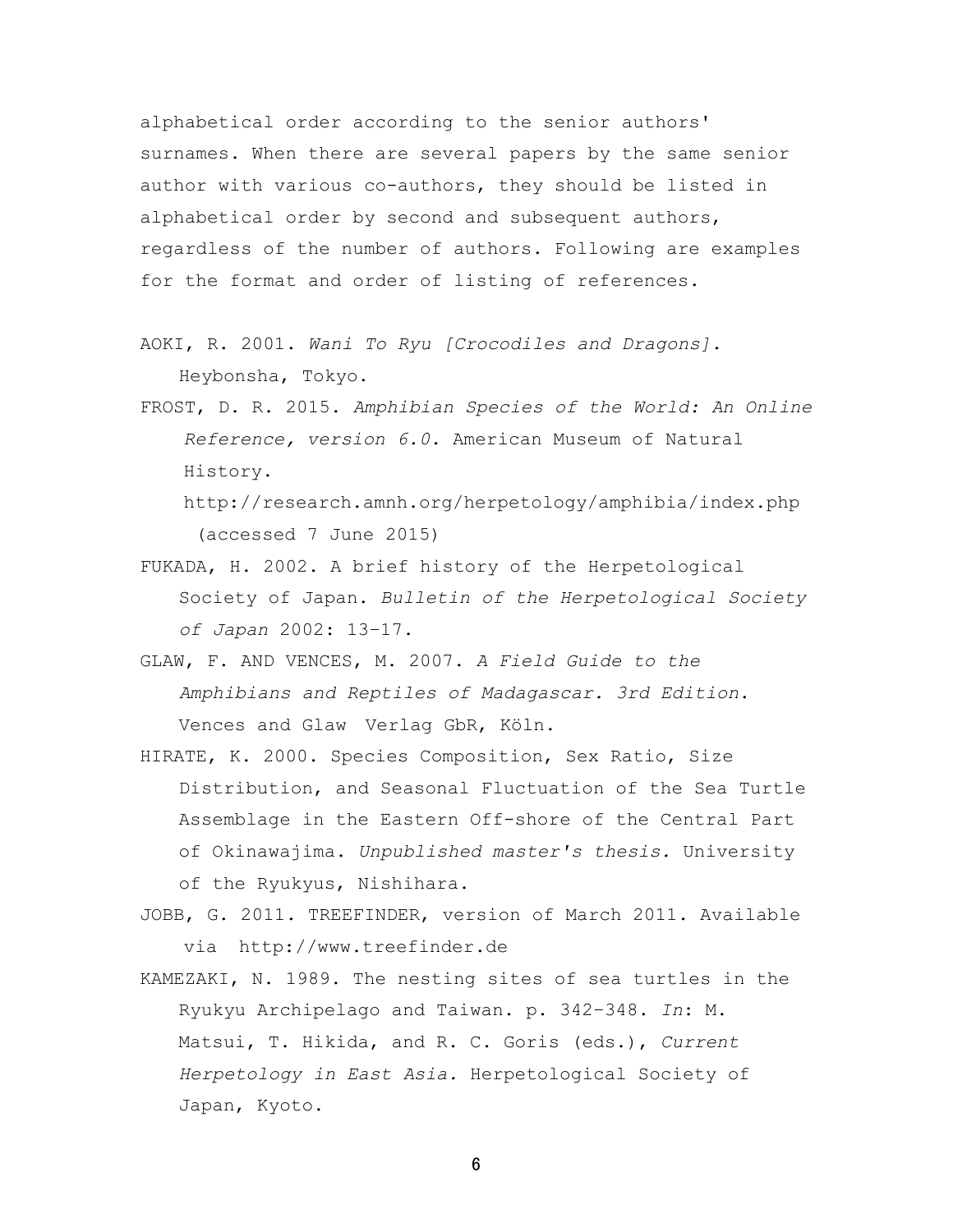- LEVITON, A. E. AND GIBBS, R. H., JR. 1988. Standards in herpetology and ichthyology. Standard symbolic codes for institution resource collections in herpetology and ichthyology. Supplement no. 1: Additions and corrections. *Copeia* 1988: 280–282.
- LEVITON, A. E., GIBBS, R. H., JR., HEAL, E., AND DAWSON, C. E. 1985. Standards in herpetology and ichthyology: Part I. Standard symbolic codes for institutional resource collections in herpetology and ichthyology. *Copeia* 1985: 802–832.
- MATSUI, M. 1987. Isozyme variation in salamanders of the *nebulosus-lichenatus* complex of the genus *Hynobius* from eastern Honshu, Japan, with a description of a new species. *Japanese Journal of Herpetology* 12: 50–64.
- MATSUI, M., IWASAWA, H., TAKAHASHI, H., HAYASHI, T., AND KUMAKURA, M. 1992a. Invalid specific status of *Hynobius sadoensis* Sato: Electrophoretic evidence (Amphibia: Caudata). *Journal of Herpetology* 26: 308–315.
- MATSUI, M. AND MIYAZAKI, K. 1984. *Hynobius takedai* (Amphibia, Urodela), a new species of salamander from Japan. *Zoological Science* 1: 665–671.
- MATSUI, M., SATO, T., TANABE, S., AND HAYASHI, T. 1992b. Electrophoretic analyses of systematic relationships and status of two hynobiid salamanders from Hokkaido (Amphibia: Caudata). *Herpetologica* 48: 408–416.
- MOODY, S. M. 1980. Phylogenetic and Historical Biogeographical Relationships of the Genera in the Family Agamidae (Reptilia: Lacertilia). *Unpublished doctoral dissertation*. University of Michigan, Ann Arbor.
- OTA, H. 1986. Snake really an able hunter?: Predatory behavior of Japanese striped snake, *Elaphe*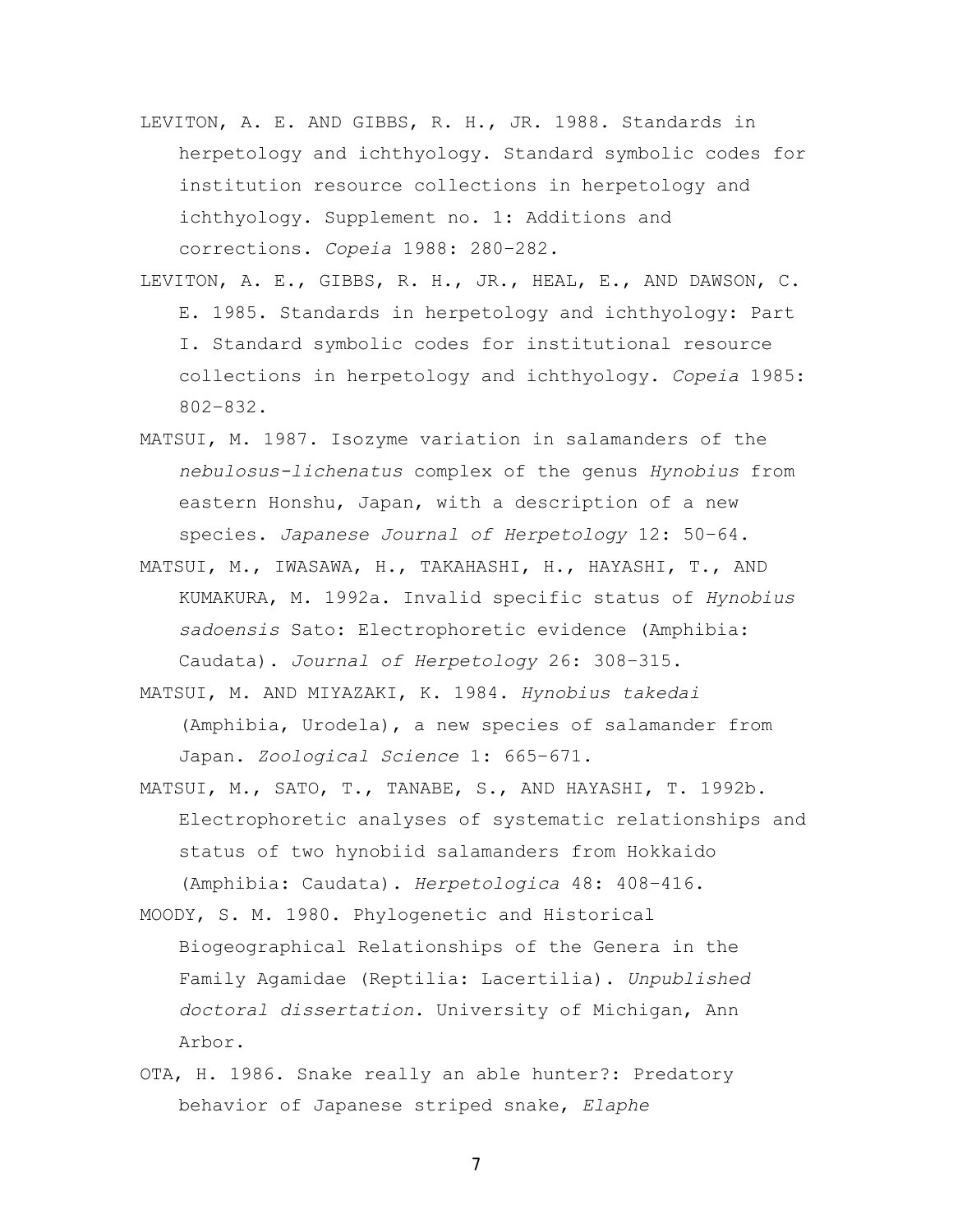*quadrivirgata*, in the field. *Journal of Ethology* 4: 69– 71.

- R Core Team. 2021. R: A language and environment for statistical computing. R Foundation for Statistical Computing, Vienna, Austria. Available via http://www.R-project.org/
- TAKENAKA, T. In press. Extinction of the naturalized freshwater turtle in Chichijima-Island of Ogasawara (Bonin) Islands, South Japan. *Bulletin of the Herpetological Society of Japan*.
- ZHAO, E. AND ADLER, K. 1993. *Herpetology of China*. *Contribution to Herpetology, 10.* Society for the Study of Amphibians and Reptiles, Oxford.

In the text, references to papers by one or two authors should give their surnames; papers with more than two authors are referenced by the first author's surname followed by "et al.". Strings of references should be placed in chronological order. When there are two or more references published in a same year, they should be arranged in alphabetical order. Two or more references by the same senior author (for papers by one or more than two authors) or by the same senior and junior authors (for papers by two authors) with the same year of publication should be designated by lowercase letters: e.g., (Matsui et al., 1992a,b). See above for example of listing of such references in LITERATURE CITED.

For references that are in the course of publication (i.e., already accepted for publication but not published yet), cite "In press" in the place of publication year and leave the place of page numbers blank. References of unpublished master's theses and unpublished doctoral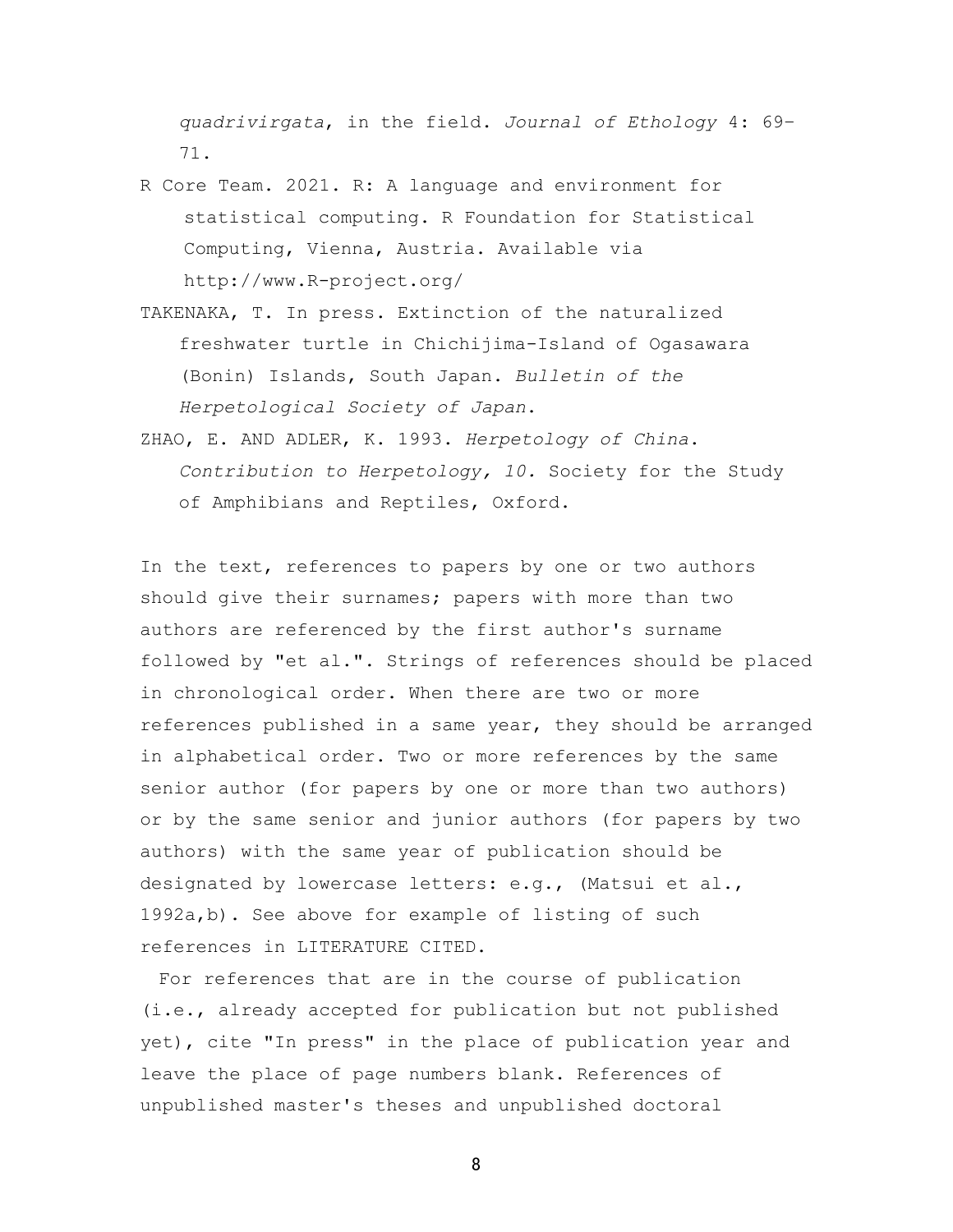dissertations are not encouraged, but are allowed when their citations are definitely needed (see above for example of listing of such references in LITERATURE CITED). The other manuscripts that are neither "In press" nor published should not be cited either in the text or in LITERATURE CITED. Data based solely on photos, movies, or other related materials presented on websites as personal records should not be cited unless authors have confirmed the reliability of the species identification and any accompanying statements or interpretations.

## *Appendices*

Detailed information not essential to the text but important to subsequent evaluation (such as that regarding specimens examined) may be placed under the major heading, APPENDIX, and an appropriate sub-subheading. When institutional abbreviations are used in APPENDIX, and/or in the main text, it is recommended, as far as possible, to follow Leviton et al. (1985) or Leviton and Gibbs (1988)(see example of references above for detailed information on these publications) with an explicit statement in APPENDIX (or otherwise, in MATERIALS AND METHODS of the main text): e.g.,

#### APPENDIX

## *Specimens examined*

 Catalogue numbers of specimens deposited in the zoological collection of Kyoto University Museum are preceded by KUZ. The other acronyms are those suggested by Leviton et al. (1985).

*Geoemyda japonica*: Okinawajima, Okinawa Pref., Japan, KUZ R36720, NSMT H02083-02086; Kumejima, Okinawa Pref., Japan,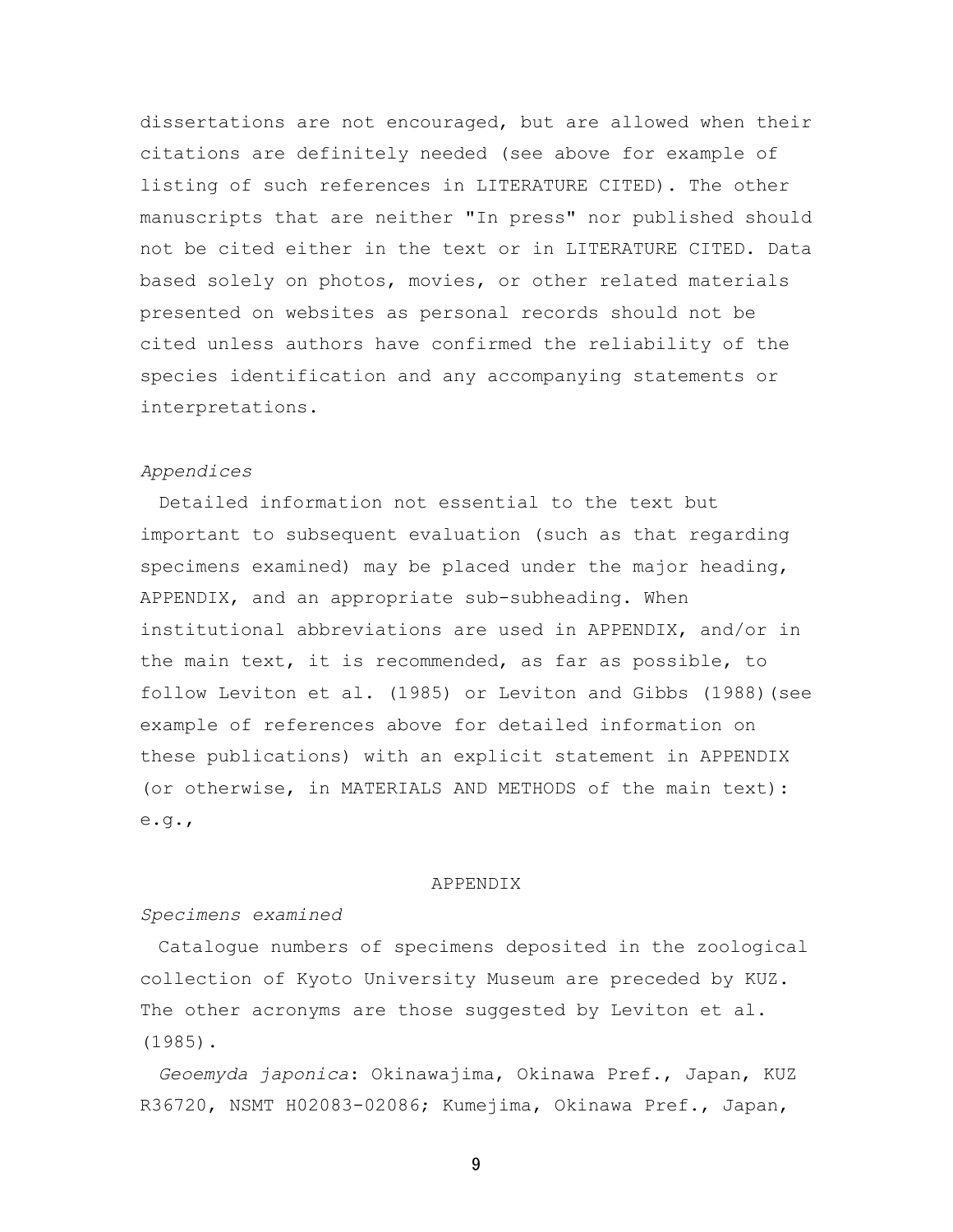KUZ R36721, OMNH-R3334. *G. spengleri*: Vietnam, NSMT H9999, ……

Use major headings with consecutive Roman numerals, APPENDIX I, APPENDIX II, APPENDIX III, APPENDIX IV, etc., when two or more appendices are needed.

# *Tables*

Each table should be typed, double-spaced, on a separate sheet. Its appropriate position in the text should be marked in the right-hand margin (usually at the place where the table is first mentioned). The legend for a table should follow the table number (e.g., TABLE 1. Measurements of specimens of ……) and should be on the same page as the table. Within the table, only the initial letter of the first word should be capitalized (e.g., "Adult males"). Vertical ruled lines should be avoided. Footnotes (indicated by symbols  $\star$ , or,  $\star$ 1,  $\star$ 2,  $\star$ 3, etc.) may follow a table when detailed information is needed.

## *Figures*

Figures will be reduced in size to accommodate into B5 size papers (257×182cm). Each figure should be carefully planned to accommodate reduction to a final width of one or two columns in *Current Herpetology*; lettering should be >1.5mm high and decimals should be visible when printed in a hard copy after reduction in size. When several drawings or photographs are to be reproduced as one figure, they should be mounted on a single page in the desired (camera-ready) arrangement and each of them should be lettered (A, B, C, etc.). Include a scale of distance or dimension where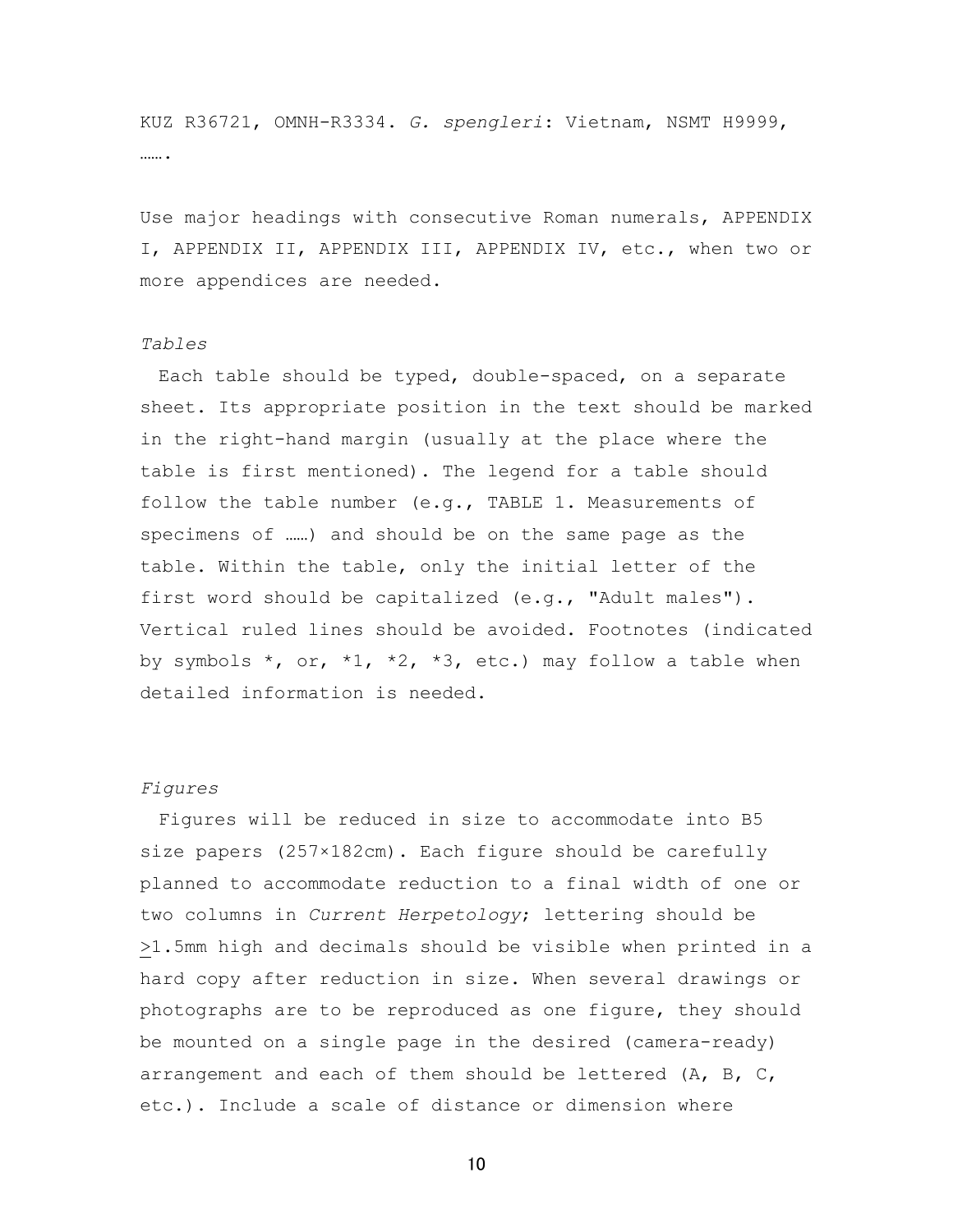appropriate. High resolution figure files (>300dpi) should be prepared, especially for photographs.

Figure legends, each beginning with a fully capitalized abbreviation and a consecutive number (e.g., FIG. 1. Dorsal (A) and lateral (B) views of holotype of ……), should be typed in double space and grouped together on a separate sheet with one line of space between them. Denote in the right-hand margin of the text where each figure should be printed (usually at the first mention of a figure). In the text, "Figure" should be also abbreviated, but with only the initial letter capitalized (e.g., Fig. 1) except when beginning a sentence.

The author(s) is expected to pay for the cost for color reproduction of a figure (or figures). The cost can be defrayed by the Society for the first page, but only when the author(s) requests exemption and the Managing Editor decides, on the basis of advice from an Associate Editor and/or reviewer(s), that the color reproduction is essential in clarifying points of arguments to readers. Cost of color reproduction will be charged to the author from the second page irrespective of its effect in presentation.

## *Numerals*

Numbers of 10 or larger should be typed as Arabic numerals except at the beginning of a sentence. Numbers one to nine should be spelled out unless they precede units of measurement (e.g., 5 mm), are designators (e.g., experiment 3), or are separated by a figure dash  $(e,q, 5-7)$ individuals). The 24-hour clock is used to indicate times of day (e.g., 1900 h); dates should be given by day, month, year in this order (e.g., 5 July 2002). Decimals should not be naked (e.g., 0.5, not .5).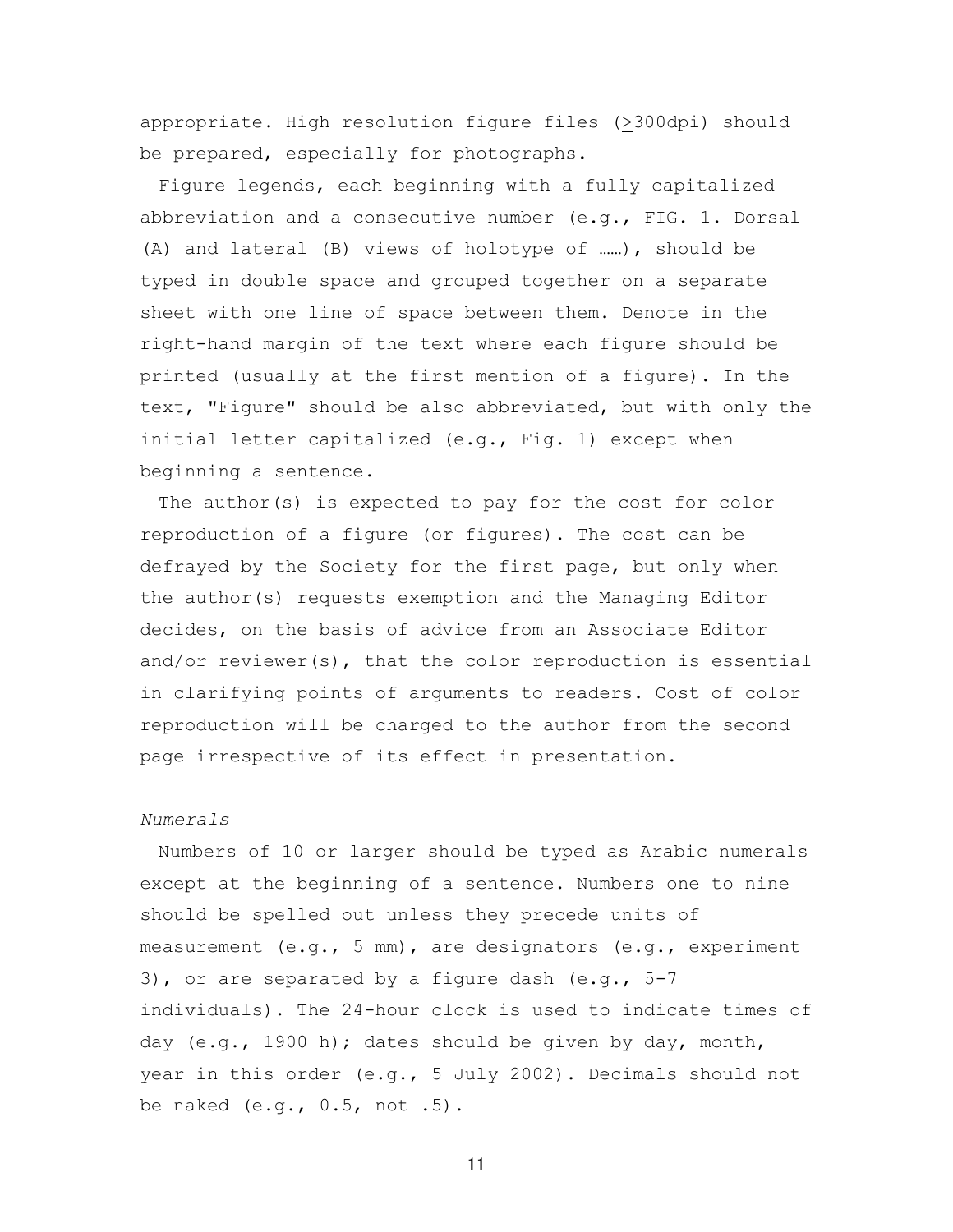## *Abbreviations*

Weights and measures follow the International System of Units (SI), and such abbreviations should be used throughout the manuscript. Abbreviations used in *Current Herpetology* without being defined at first usage include:

 $\overline{x}$  (mean), n (sample size), N (chromosome number, but see below for the use to refer to "north latitude"), no. (number), yr (year[s]), mo (month[s]), wk (week[s]), h (hour[s]), min (minute[s]), s (second[s]), P (probability), df (degrees of freedom), SD (standard deviation), SE (standard error), NS (not significant), l (liter), kg (kilogram), g (gram), m (meter), cm (centimeter), mm (millimeter), μm (micron), °C (Celsius), asl (above sea level; given as, e.g., 100 m asl),  $\degree$ ,  $\degree$ , and "(degrees, minutes, and seconds in geography, respectively), N, S, E, and W (north and south latitudes, and east and west longitudes, respectively, but only when preceded by values with appropriate geographical units; e.g., 15°25′15" N, 121°43′07" E).

In figures and tables, names of months can be abbreviated as: Jan (January), Feb (February), Mar (March), Apr (April), May (May), Jun (June), Jul (July), Aug (August), Sep (September), Oct (October), Nov (November), Dec (December). In the text, however, they should be fully spelled.

Other abbreviations, such as SVL (snout-vent length), Myr (million years), and MyrBP (million years before present), can also be used, but define them at first usage. Do not use symbols,  $\sigma$  and  $\varphi$ , for male and female, respectively.

*Reprints and pdf file*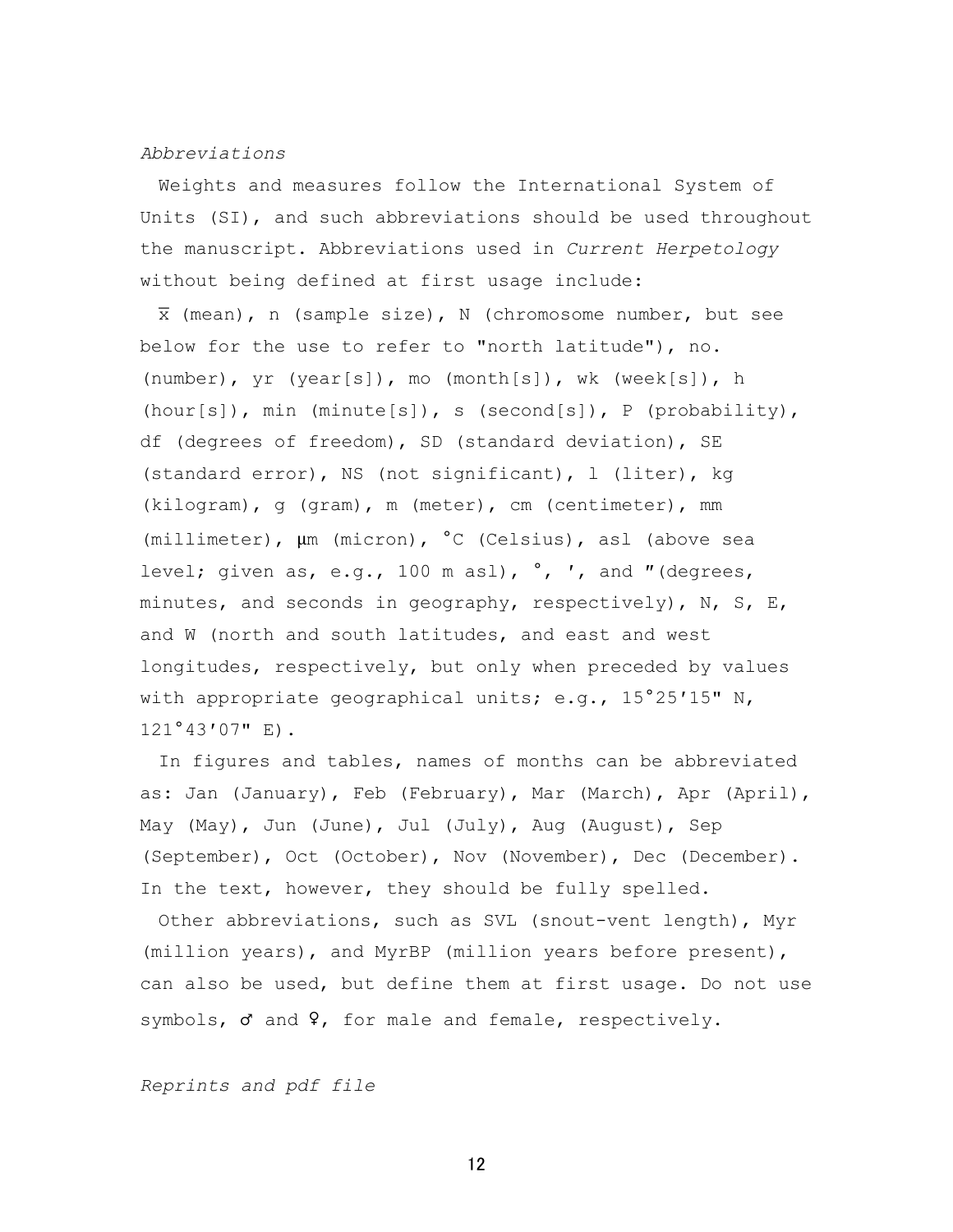The Society supplies 50 free reprints and high quality pdf file to the corresponding author of an invited Review, and high quality pdf file to each of corresponding authors of articles in other categories. Additional reprints can be purchased in multiples of 10. The Treasurer of the Society will inquire of the corresponding author about reprint order when the first set of the galley proofs is ready.

# *Proofs*

Only the first set of the galley proofs will be sent to the corresponding author. Each proof should be checked carefully and promptly and should be returned to the handling editor without delay. The following changes can be made on the proof: corrections of typographical errors, addition of publication information for a reference previously in an "In press" state, and addition of the present address of the author due to the change of his/her address after acceptance of a manuscript. Other changes may be charged to the author.

## *Copyright assignment*

If your paper is accepted, the corresponding author will receive the copyright assignment form for your article. This form must be signed by **all** coauthors as well as the corresponding author.

No systematic distribution of the article, e.g., posting on a listserv, website, or automated delivery (including uploading for free access in ResearchGate, Academia, etc.) is allowed until the Herpetological Society of Japan starts to permit the author(s) to upload the article in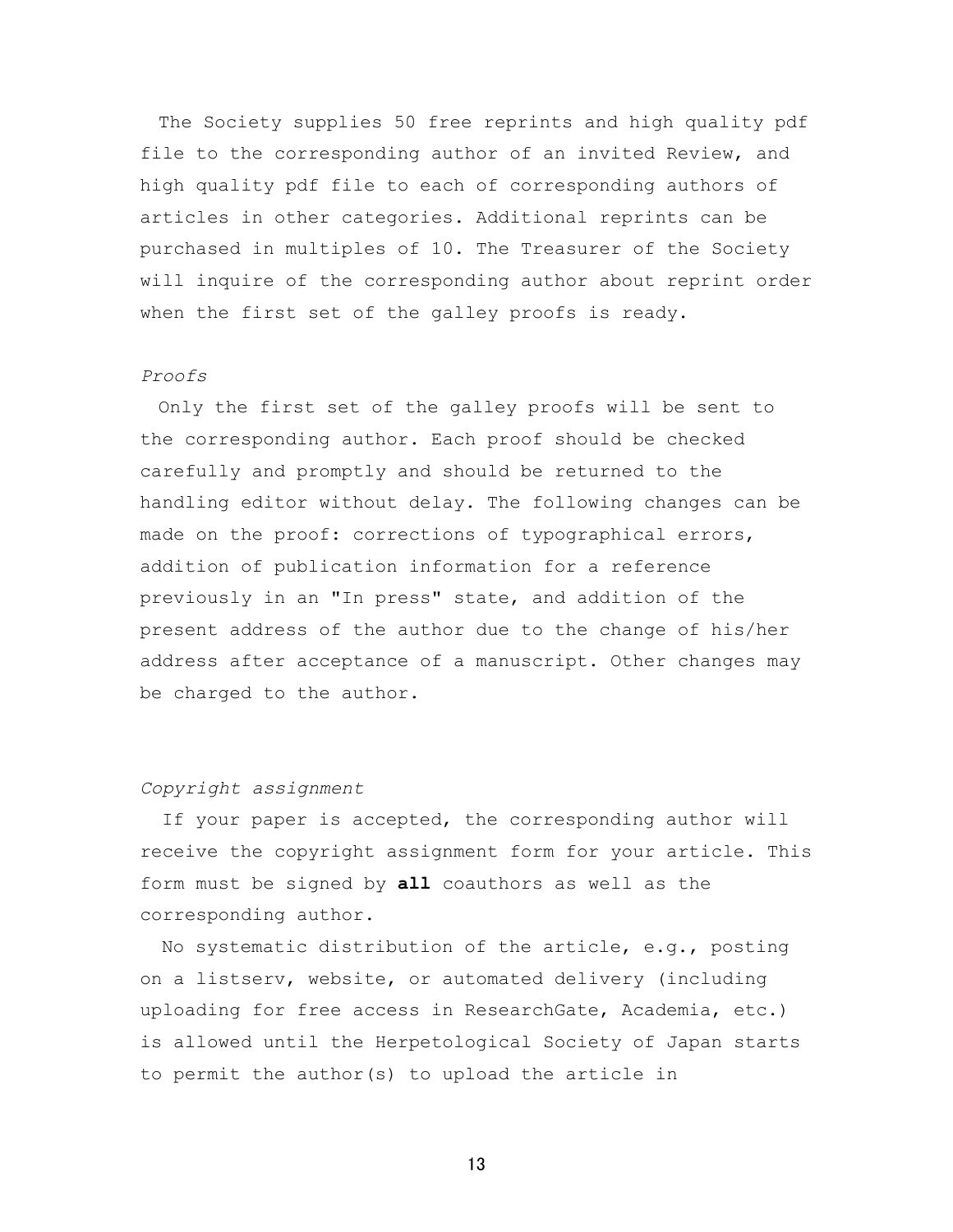his/her/their institutional repository or repositories two whole years after publication.

## *Open access*

After being accepted for publication, some articles are selected as Open Access Papers by the editorial committee. Selected articles are uploaded as Open Access Papers without any charge by the author(s) on BioOne platform (http://www.bioone.org/toc/jche/37/1), and pdf files of the Open Access Papers are allowed to be posted on a listserv, website, or automated delivery, including uploading for free access in ResearchGate, Academia, etc. If author(s) do not wish his/her/their article to be selected for this category, please inform the Handling Editor when the galley proof is returned to the Editor.

#### *Animal welfare*

When reporting experiments on animals, author(s) should indicate whether the international, national, and/or institutional guidelines for the care and use of animals have been followed, and that the studies have been approved by a research ethics committee at the institution or practice at which the studies were conducted.

## *Taxonomic articles*

In manuscripts dealing with taxonomic/nomenclatural topics, each of the scientific names for species and subspecies appeared in the main context should accompany full authorship at its first appearance in the text. When necessary, use "&" instead of "et" or "and" in each authorship. Authorships of scientific names should be omitted in manuscripts of other categories.